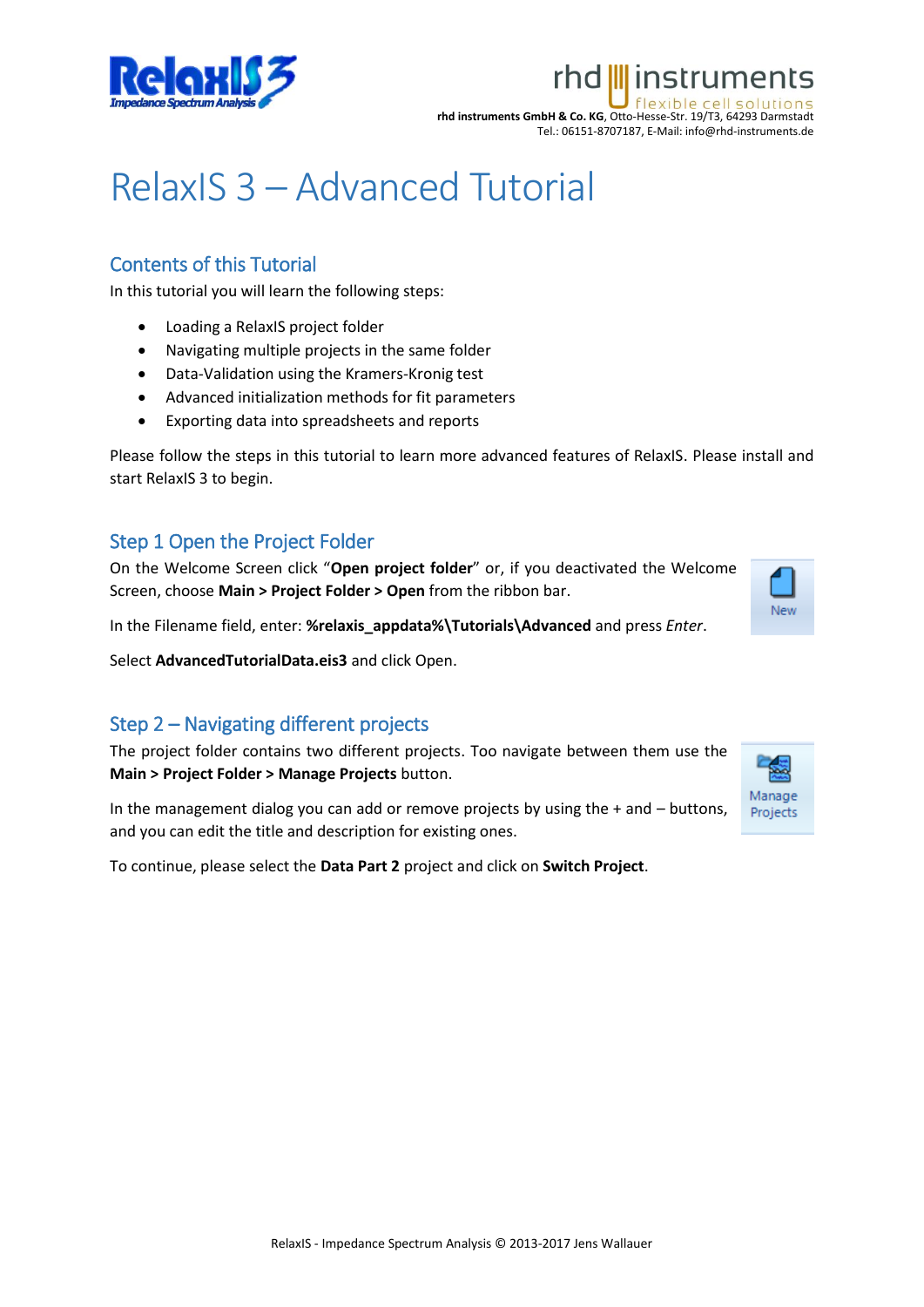rhd III instruments



Tel.: 06151-8707187, E-Mail: info@rhd-instruments.de

| RelaxIS - Impedance Spectrum Analysis © 2013-2017 Jens Wallauer |  |
|-----------------------------------------------------------------|--|

| <b>Project Management</b><br>× |                                                                          |                  |                |                                    |                                         |  |
|--------------------------------|--------------------------------------------------------------------------|------------------|----------------|------------------------------------|-----------------------------------------|--|
|                                | Project information<br><b>Available projects:</b><br>-<br>$\blacksquare$ |                  |                |                                    |                                         |  |
|                                | Project name                                                             | Date added       |                | Name:                              | Data Part 2                             |  |
|                                | Data Part 1                                                              | 06.09.2015 15:15 |                | Comment:                           | This project contains two more spectra. |  |
|                                | Data Part 2                                                              | 20.09.2015 10:26 |                |                                    |                                         |  |
|                                |                                                                          |                  |                |                                    |                                         |  |
|                                |                                                                          |                  |                |                                    |                                         |  |
|                                |                                                                          |                  |                |                                    |                                         |  |
|                                |                                                                          |                  |                |                                    |                                         |  |
|                                |                                                                          |                  |                |                                    |                                         |  |
|                                |                                                                          |                  |                |                                    |                                         |  |
|                                |                                                                          |                  |                |                                    |                                         |  |
|                                |                                                                          |                  |                |                                    | $\,<$                                   |  |
|                                |                                                                          |                  |                |                                    |                                         |  |
|                                |                                                                          |                  | Switch project | $\boldsymbol{\mathsf{x}}$<br>Close |                                         |  |

## Step 3 – Performing Kramers-Kronig-Tests

- Select the "Multiple Semicircles" dataset.
- Click the **Data and Quality > Data Quality > Kramers-Kronig-Test** button.
- Use the plots to inspect how well the simulated curve reflects the measured data.

 $\rightarrow$  In this dataset the simulation perfectly overlaps the data. It is therefore very trustworthy data.

- Close the Kramers-Kronig-Test dialog.
- Select the "Randles-Circuit" dataset
- Click the **Data and Quality > Data Quality > Kramers-Kronig-Test** button.
- Use the plots to inspect how well the simulated curve reflects the measured data.  $\rightarrow$  In this dataset the overlap in the low-frequency domain is only good if a series capacitance is fitted in the complex fit, due to the Warburg behavior. Play with the settings to see the differences.
- Close the Kramers-Kronig dialog to continue.

# Step 4 – Initializing the Fit Parameters using Shapes

## Drawing the shapes

Select the "Multiple Semicircles" dataset. Assign this spectrum to the model

 $R-(R)(P)-(R)(P)$   $\longrightarrow$   $\Box$ 

Please refer to the Basic Tutorial or the manual if you are unsure how to do this.

Click the **Fitting > Parameter Helpers > Add Circle** button.





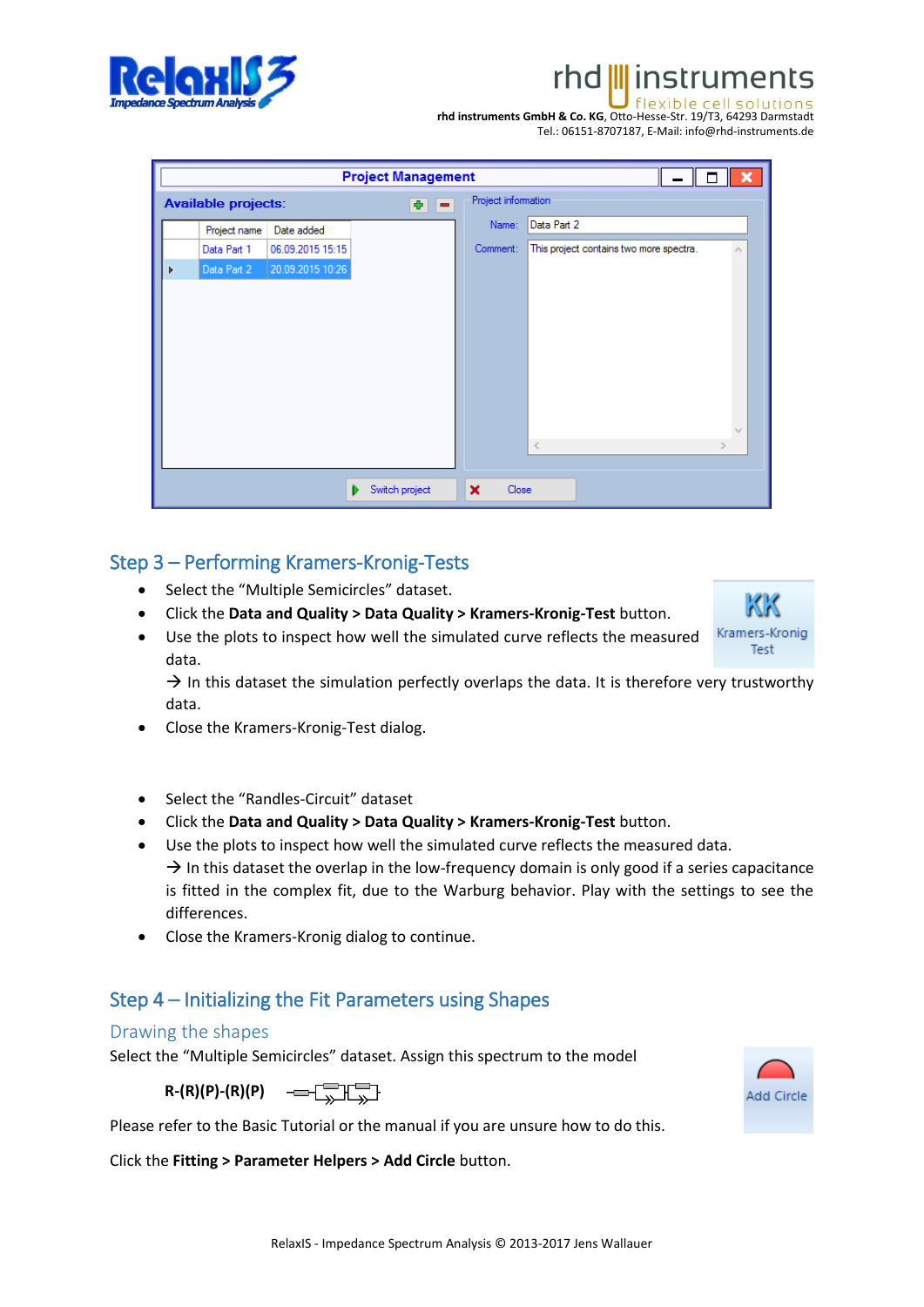

**rhd instruments GmbH & Co. KG**, Otto-Hesse-Str. 19/T3, 64293 Darmstadt Tel.: 06151-8707187, E-Mail: info@rhd-instruments.de

linstruments

Click & drag anywhere in the Data Explorer graph and notice the circle that appears. The position of the circle is not critical at first. Release the mouse button and click & drag the blue arrows on the circle to position the red circle shape on the left semicircle of the data.

You can **delete shapes** by right-clicking on one of the blue handles on the shape.

Repeat this to place another red circle on the right semicircle of the data.



#### Calculating initial parameters for the shapes

In the Parameter Explorer window you can notice the symbols at the top representing the shapes you have drawn before.

- Click and hold the left mouse-button on the symbol "Circle (#1)".
- Drag the mouse into the parameter list below.
- Notice the green arrows appearing at Resistance/CPE-Q/CPE-Alpha combinations.
- While still holding the left mouse-button move the mouse cursor onto "Resistance 2".
- Release the mouse-button.
- Notice the new values that were calculated for the three parameters (that were indicated by the green arrows).

Repeat these steps to assign "Circle (#2)" to Resistance 3, CPE Q 2 and CPE Alpha 2.

Notice that the blue curve already seems to nearly fit the data. The fit is now initialized very well and you can fit the spectrum.

#### Using the Line Tool

Navigate to the "Unassigned Files" group using the combobox in the Spectra Explorer window and find the "Randles-Circuit" dataset.



Assign this dataset to the circuit

$$
R-(RW)(C) \qquad \qquad \overbrace{\qquad \qquad }^{r} \qquad \qquad \overbrace{\qquad \qquad }^{r} \qquad \qquad \overbrace{\qquad \qquad }^{r} \qquad \qquad }
$$

Add a red circle fitting the semi-circle in the data.

Now click the **Fitting > Parameter Helpers > Add Line** button. Similar to drawing a circle, draw a line that fits the linear low-frequency part of the spectrum.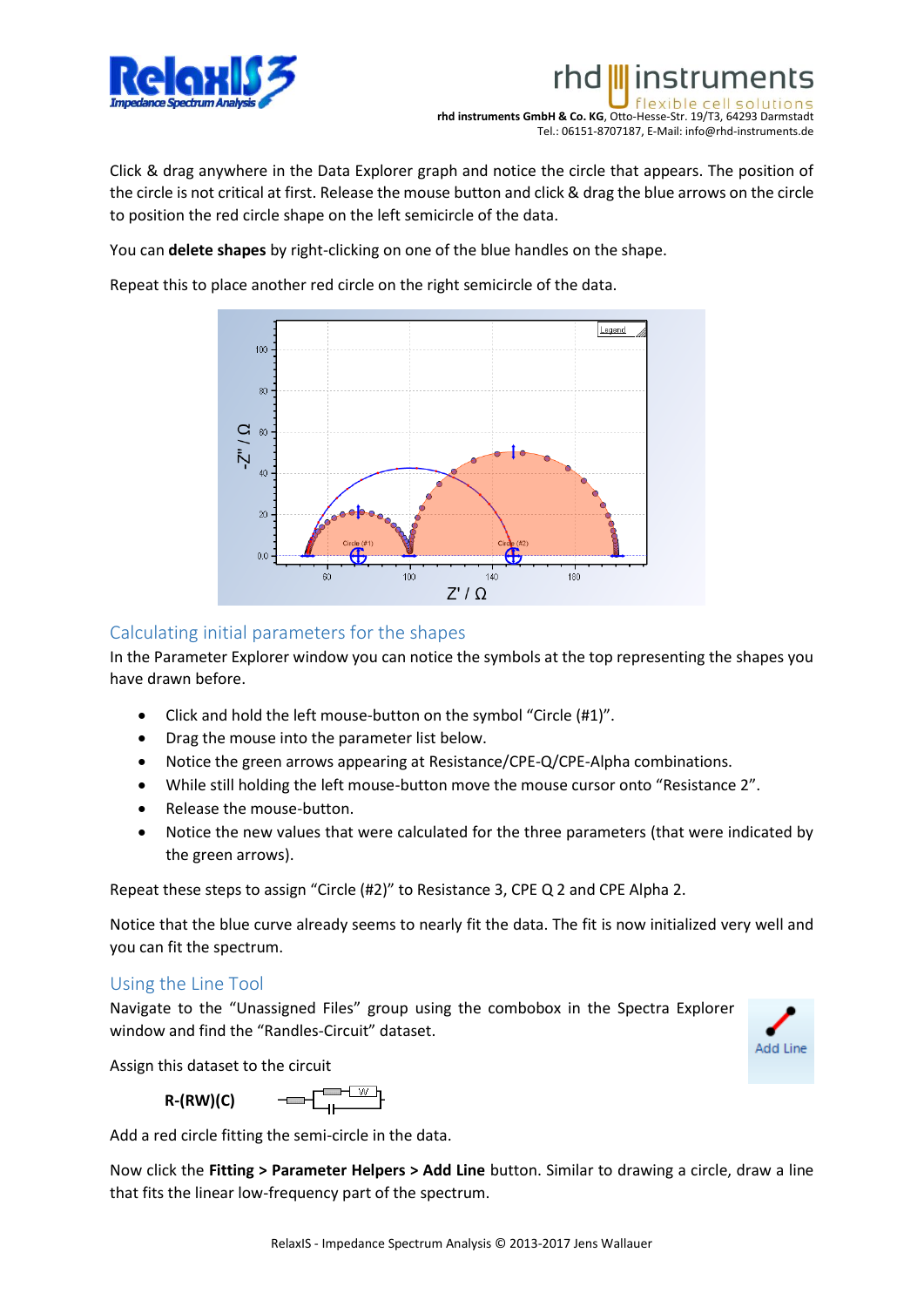

**rhd instruments GmbH & Co. KG**, Otto-Hesse-Str. 19/T3, 64293 Darmstadt Tel.: 06151-8707187, E-Mail: info@rhd-instruments.de

rhd III instruments

In the Parameter Explorer window drag the "Line (#2)" symbol into the parameter list and release it on "Warburg Coeff. 1".

Also, drag "Circle (#1)" into the list so it marks "Resistance 2" and "Capacitance 1".

Notice, that this fit is now also initialized very well.

#### Step 6 – Using the Genetic Algorithm to Perform a Fit

Navigate to the "Unassigned Spectra" model using the combobox in the Spectra Explorer window and find the "Complex Data" dataset.

Assign this dataset to the circuit

**R-(C)(Ws)-Wo**



Click the lower part of the **Fitting > Perform Fits > Auto Fit** button and select **Advanced Search**.

In the Genetic Algorithm dialog click the **Start** button and wait for the algorithm to converge. The *Best Fitness* value should be well below 10<sup>-20</sup> in this example.



You can also experiment with altering the Minimum and Maximum values for the parameters and watch the effect on the speed of convergence.

When you are satisfied with the results, please click the **Accept** button, which enters the found parameters as initial parameters for the spectrum and performs a Single Fit.

Click on the lower part of the **Fitting > Perform Fits > Auto Fit** button and select **Single Quick** or **Thorough** to perform an Auto Fit of the spectrum, which will run the Genetic Algorithm with default settings and thus automatically fits the spectrum. Compare the non-deterministic nature of the fit, meaning that it may not work well sometimes, with the Thorough fit having a higher success rate.